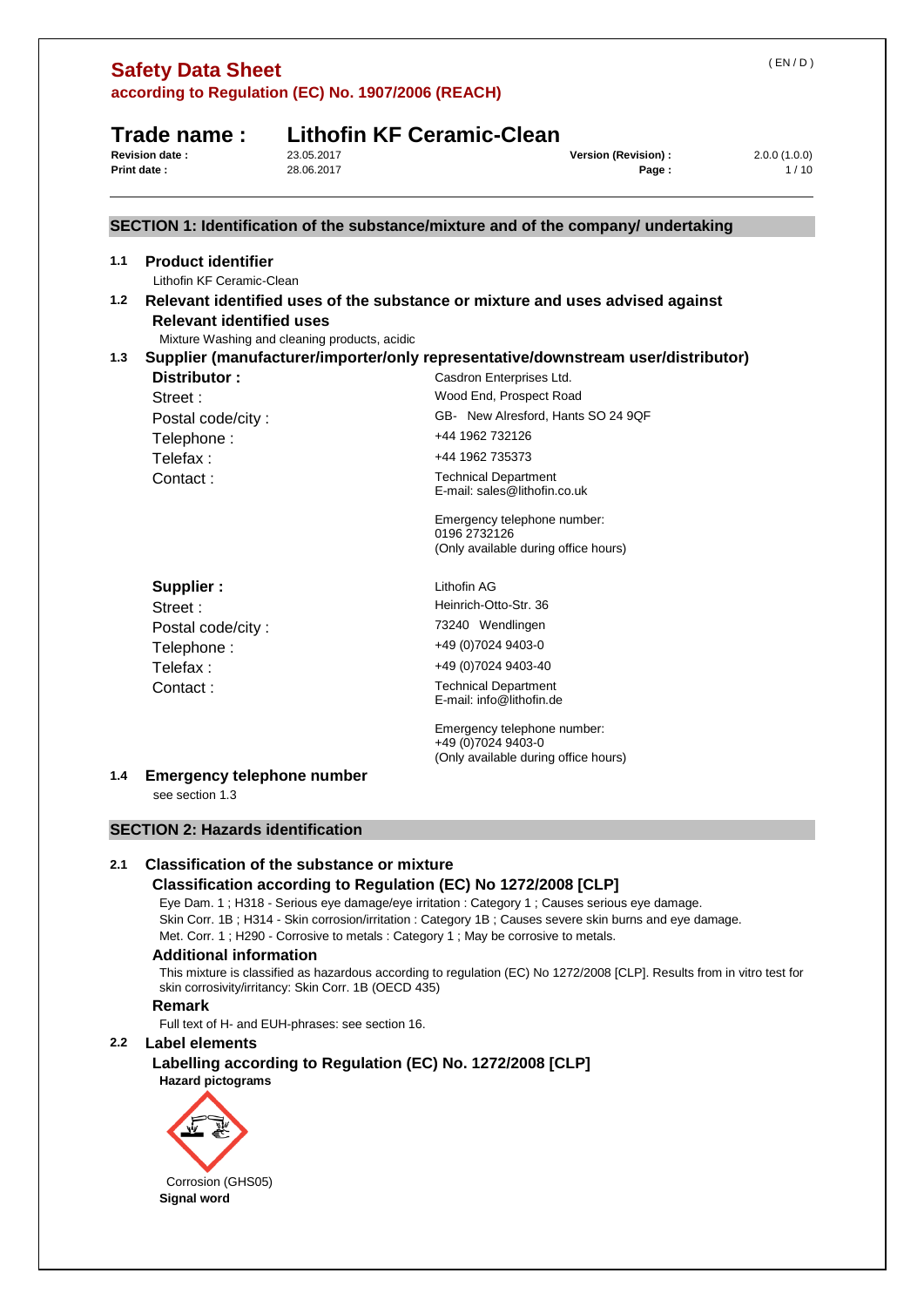|                                                                  | Trade name:                                              |                  | <b>Lithofin KF Ceramic-Clean</b>                   |                                                                                                                       |  |  |  |
|------------------------------------------------------------------|----------------------------------------------------------|------------------|----------------------------------------------------|-----------------------------------------------------------------------------------------------------------------------|--|--|--|
| <b>Revision date:</b><br>23.05.2017<br>28.06.2017<br>Print date: |                                                          |                  | Version (Revision) :<br>Page:                      | 2.0.0(1.0.0)<br>2/10                                                                                                  |  |  |  |
|                                                                  | Danger                                                   |                  |                                                    |                                                                                                                       |  |  |  |
|                                                                  | <b>Hazard components for labelling</b>                   |                  |                                                    |                                                                                                                       |  |  |  |
|                                                                  | PHOSPHORIC ACID 21 %; CAS No.: 7664-38-2                 |                  |                                                    |                                                                                                                       |  |  |  |
|                                                                  |                                                          |                  |                                                    | Poly(oxy-1,2-ethanediyl).alpha.-tridecyl-.omega.-hydoxy-, branched; CAS No.: 69011-36-5                               |  |  |  |
|                                                                  |                                                          |                  |                                                    | Poly(oxy-1,2-ethanediyl), .alpha.-isotridecyl-.omega. -hydroxy; CAS No.: 9043-30-5                                    |  |  |  |
|                                                                  | <b>Hazard statements</b>                                 |                  |                                                    |                                                                                                                       |  |  |  |
|                                                                  | H <sub>290</sub>                                         |                  | May be corrosive to metals.                        |                                                                                                                       |  |  |  |
|                                                                  | H314                                                     |                  | Causes severe skin burns and eye damage.           |                                                                                                                       |  |  |  |
|                                                                  | <b>Precautionary statements</b>                          |                  |                                                    |                                                                                                                       |  |  |  |
|                                                                  | P <sub>102</sub>                                         |                  | Keep out of reach of children.                     |                                                                                                                       |  |  |  |
|                                                                  | P234                                                     |                  | Keep only in original container.                   |                                                                                                                       |  |  |  |
|                                                                  | P280                                                     |                  |                                                    | Wear protective gloves/protective clothing/eye protection/face protection.                                            |  |  |  |
|                                                                  | P301+P330+P331                                           |                  | IF SWALLOWED: rinse mouth. Do NOT induce vomiting. |                                                                                                                       |  |  |  |
|                                                                  | P305+P351+P338                                           |                  | present and easy to do. Continue rinsing.          | IF IN EYES: Rinse cautiously with water for several minutes. Remove contact lenses, if                                |  |  |  |
|                                                                  | P405                                                     | Store locked up. |                                                    |                                                                                                                       |  |  |  |
| 2.3                                                              | <b>Other hazards</b>                                     |                  |                                                    |                                                                                                                       |  |  |  |
|                                                                  | Adverse human health effects and symptoms                |                  |                                                    |                                                                                                                       |  |  |  |
|                                                                  |                                                          |                  |                                                    | Due to its pH value (see section 9), irritation of the skin and eyes cannot be ruled out.                             |  |  |  |
| 2.4                                                              | <b>Additional information</b>                            |                  |                                                    |                                                                                                                       |  |  |  |
|                                                                  |                                                          |                  |                                                    | The substances in the mixture do not meet the PBT/vPvB criteria according to REACH, annex XIII.                       |  |  |  |
|                                                                  | <b>SECTION 3: Composition/information on ingredients</b> |                  |                                                    |                                                                                                                       |  |  |  |
|                                                                  |                                                          |                  |                                                    |                                                                                                                       |  |  |  |
| 3.2                                                              | <b>Mixtures</b>                                          |                  |                                                    |                                                                                                                       |  |  |  |
|                                                                  | <b>Hazardous ingredients</b>                             |                  |                                                    |                                                                                                                       |  |  |  |
|                                                                  |                                                          |                  |                                                    | PHOSPHORIC ACID; REACH registration No.: 01-2119485924-24-xxxx; EC No.: 231-633-2; CAS No.: 7664-38-2                 |  |  |  |
|                                                                  | Weight fraction:                                         |                  | $\geq$ 20 - < 25 %                                 |                                                                                                                       |  |  |  |
|                                                                  | Classification 1272/2008 [CLP] :                         |                  |                                                    | Met. Corr. 1; H290 Skin Corr. 1B; H314 Eye Dam. 1; H318                                                               |  |  |  |
|                                                                  |                                                          |                  |                                                    | PROPAN-2-OL; REACH registration No.: 01-2119457558-25-xxxx; EC No.: 200-661-7; CAS No.: 67-63-0                       |  |  |  |
|                                                                  | Weight fraction:                                         |                  | $\ge 5 - < 10 \%$                                  |                                                                                                                       |  |  |  |
|                                                                  | Classification 1272/2008 [CLP] :                         |                  |                                                    | Flam. Lig. 2; H225 Eye Irrit. 2; H319 STOT SE 3; H336                                                                 |  |  |  |
|                                                                  | No.: 500-241-6; CAS No.: 69011-36-5                      |                  |                                                    | Poly(oxy-1,2-ethanediyl).alpha.-tridecyl-.omega.-hydoxy-, branched; REACH registration No.: 01-2119976362-32-xxxx; EC |  |  |  |
|                                                                  | Weight fraction:                                         |                  | $\geq 1 - 5\%$                                     |                                                                                                                       |  |  |  |
|                                                                  | Classification 1272/2008 [CLP] :                         |                  |                                                    | Eye Dam. 1; H318 Acute Tox. 4; H302                                                                                   |  |  |  |
|                                                                  |                                                          |                  |                                                    | Poly(oxy-1,2-ethanediyl), .alpha.-isotridecyl-.omega. -hydroxy; EC No.: 500-027-2; CAS No.: 9043-30-5                 |  |  |  |
|                                                                  | Weight fraction:                                         |                  | $\geq 1 - < 3\%$                                   |                                                                                                                       |  |  |  |
|                                                                  | Classification 1272/2008 [CLP] :                         |                  |                                                    | Eye Dam. 1; H318 Aquatic Chronic 3; H412                                                                              |  |  |  |

#### **Additional information**

**Safety Data Sheet** 

All ingredients of this mixture are (pre)registered according to REACH regulation. Full text of H- and EUH-phrases: see section 16.

# **SECTION 4: First aid measures**

# **4.1 Description of first aid measures**

#### **General information**

When in doubt or if symptoms are observed, get medical advice. Never give anything by mouth to an unconscious person or a person with cramps. If unconscious place in recovery position and seek medical advice.

#### **Following inhalation**

Remove casualty to fresh air and keep warm and at rest. If breathing is irregular or stopped, administer artificial respiration. In case of respiratory tract irritation, consult a physician.

#### **In case of skin contact**

After contact with skin, wash immediately with plenty of water and soap. Immediately remove any contaminated clothing, shoes or stockings. Do not wash with: Cleaning agent, acidic Cleaning agent, alkaline Solvents/Thinner

#### **After eye contact**

In case of contact with eyes flush immediately with plenty of flowing water for 10 to 15 minutes holding eyelids apart and consult an ophthalmologist. Protect uninjured eye.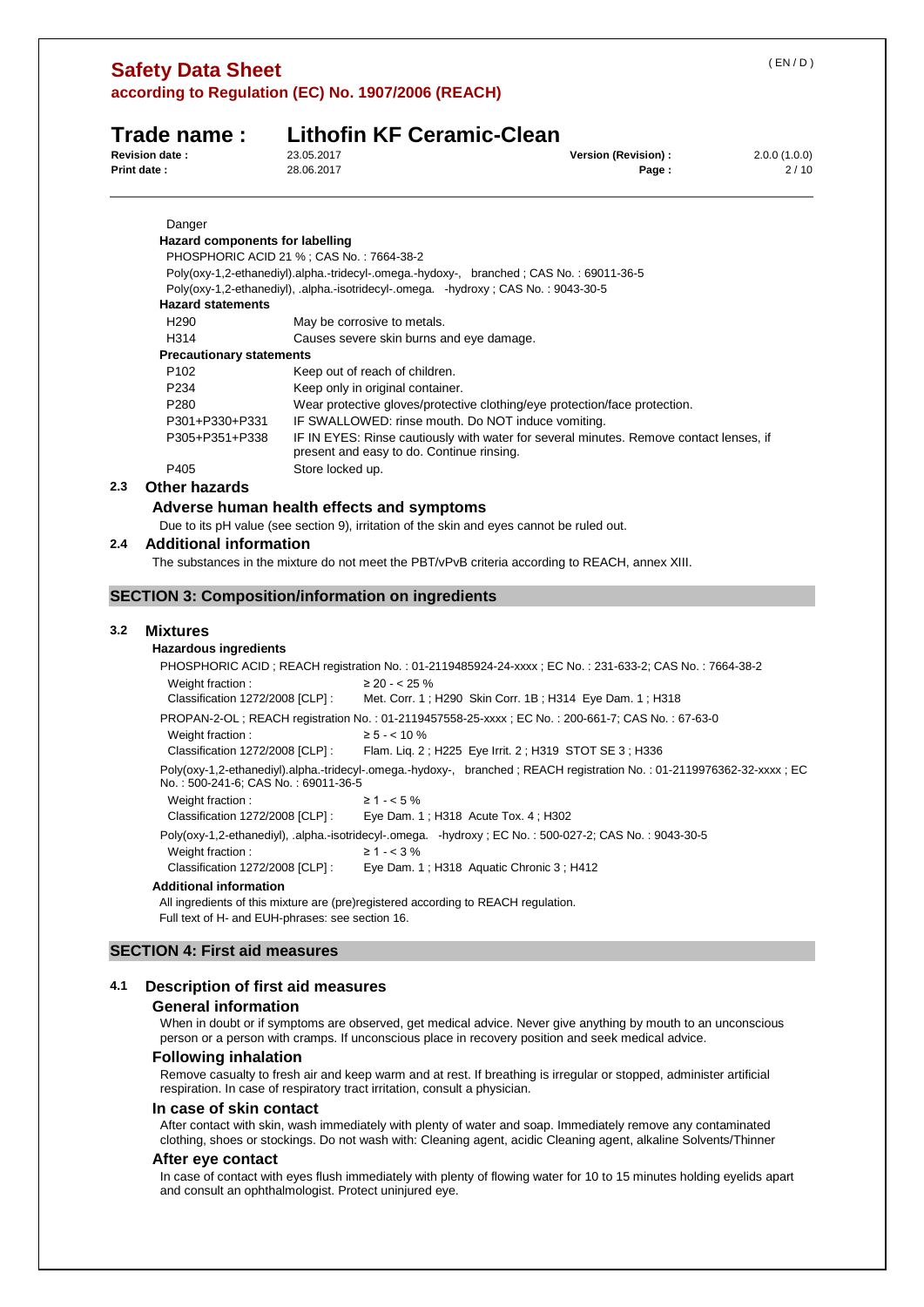| <b>Safety Data Sheet</b> |                                                    |
|--------------------------|----------------------------------------------------|
|                          | according to Regulation (EC) No. 1907/2006 (REACH) |

# **Trade name : Lithofin KF Ceramic-Clean**

| 23.05.2017 |
|------------|
| 28.06.2017 |

| <b>Revision date:</b> | 23.05.2017 | Version (Revision) : | 2.0.0(1.0.0) |
|-----------------------|------------|----------------------|--------------|
| <b>Print date:</b>    | 28.06.2017 | Page.                | 3/10         |

**After ingestion** 

Call a physician immediately. Keep at rest. If accidentally swallowed rinse the mouth with plenty of water (only if the person is conscious) and obtain immediate medical attention. Do NOT induce vomiting.

#### **Self-protection of the first aider**

First aider: Pay attention to self-protection!

- **4.2 Most important symptoms and effects, both acute and delayed**  No information available.
- **4.3 Indication of any immediate medical attention and special treatment needed**  No information available.

# **SECTION 5: Firefighting measures**

## **5.1 Extinguishing media**

#### **Suitable extinguishing media**

Water alcohol resistant foam ABC-powder Carbon dioxide (CO2) Water spray

**Unsuitable extinguishing media** 

High power water jet Strong water jet

## **5.2 Special hazards arising from the substance or mixture**

**Hazardous combustion products** 

Carbon monoxide Carbon dioxide (CO2)

# **5.3 Advice for firefighters**

Use suitable breathing apparatus.

#### **Special protective equipment for firefighters**

Wear a self-contained breathing apparatus and chemical protective clothing.

#### **5.4 Additional information**

Use water spray jet to protect personnel and to cool endangered containers. Do not allow run-off from fire-fighting to enter drains or water courses. Do not inhale explosion and combustion gases. The product itself does not burn. Coordinate fire-fighting measures to the fire surroundings.

## **SECTION 6: Accidental release measures**

## **6.1 Personal precautions, protective equipment and emergency procedures**

Wear personal protection equipment (refer to section 8). Provide adequate ventilation. Remove persons to safety.

#### **6.2 Environmental precautions**

Do not allow to enter into soil/subsoil. Do not allow to enter into surface water or drains.

## **6.3 Methods and material for containment and cleaning up**

#### **For cleaning up**

Suitable material for taking up: Universal binder

#### **Other information**

Clear spills immediately.

#### **6.4 Reference to other sections**

Safe handling: see section 7 Disposal: see section 13 Personal protection equipment: see section 8

# **SECTION 7: Handling and storage**

## **7.1 Precautions for safe handling**

When using do not eat, drink, smoke, sniff.

## **Protective measures**

All work processes must always be designed so that the following is excluded: Inhalation of vapours or spray/mists Skin contact Eye contact Wear personal protection equipment (refer to section 8). Always close containers tightly after the removal of product. Do not breathe gas/fumes/vapour/spray. Use only in well-ventilated areas. If local exhaust ventilation is not possible or not sufficient, the entire working area must be ventilated by technical means.

# **Measures to prevent fire**

The product is not: Flammable Usual measures for fire prevention.

**Fire class :** -

# **7.2 Conditions for safe storage, including any incompatibilities**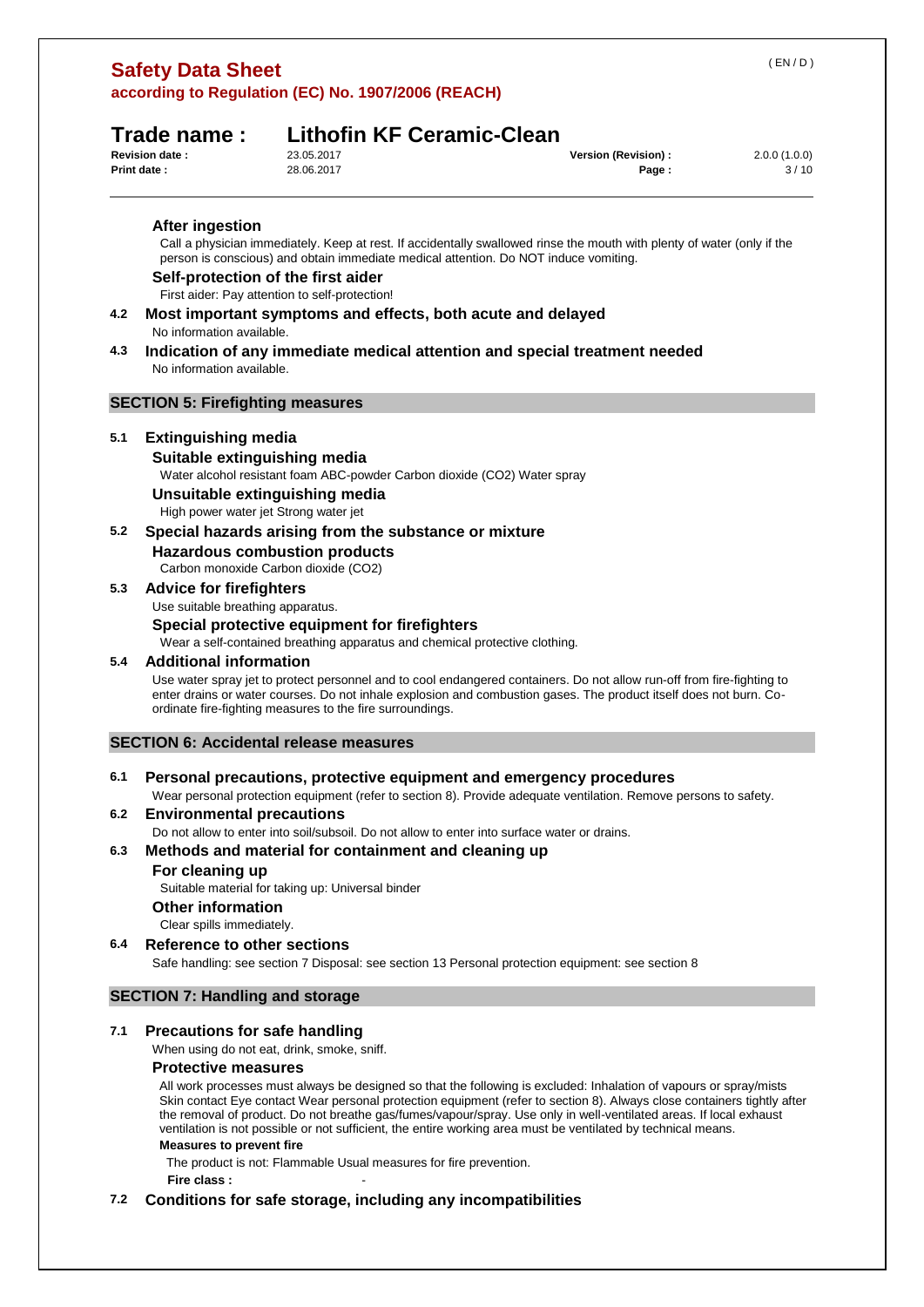| <b>Safety Data Sheet</b>                   |  |
|--------------------------------------------|--|
| seconding to Poquiation (EC) No. 1007/2000 |  |

# **Trade name : Lithofin KF Ceramic-Clean**

| <b>Revision date :</b> | 23.05.2017 | Version (Revision) : | 2.0.0(1.0.0) |
|------------------------|------------|----------------------|--------------|
| <b>Print date:</b>     | 28.06.2017 | Page.                | 4/10         |

## **Requirements for storage rooms and vessels**

Keep container tightly closed. Keep/Store only in original container.

# **Hints on joint storage**

**Storage class (TRGS 510) :** 8A

**Recommended storage temperature** 5 - 25 °C

# **Further information on storage conditions**

Keep locked up and out of reach of children. Keep container tightly closed in a cool, well-ventilated place.

# **7.3 Specific end use(s)**

# **Recommendation**

Observe technical data sheet. Observe instructions for use.

# **SECTION 8: Exposure controls/personal protection**

# **8.1 Control parameters**

**Occupational exposure limit values** 

| PHOSPHORIC ACID ; CAS No. : 7664-38-2 |
|---------------------------------------|
|---------------------------------------|

| Limit value type (country of origin) : | TRGS 900 (D)                                                |
|----------------------------------------|-------------------------------------------------------------|
| Parameter:                             | E: inhalable fraction                                       |
| Limit value:                           | 2 mg/m $3$                                                  |
| Peak limitation:                       | 2(1)                                                        |
| Remark:                                | Y                                                           |
| Version:                               | 04.11.2017                                                  |
| Limit value type (country of origin) : | STEL (EC)                                                   |
| Limit value:                           | 2 mg/m $3$                                                  |
| Version:                               | 08.06.2000                                                  |
| Limit value type (country of origin) : | TWA (EC)                                                    |
| Limit value:                           | 1 mg/m $3$                                                  |
| Version:                               | 08.06.2000                                                  |
| PROPAN-2-OL : CAS No. : 67-63-0        |                                                             |
| Limit value type (country of origin) : | TRGS 900 (D)                                                |
| Limit value:                           | 200 ppm / $500 \text{ mg/m}^3$                              |
| Peak limitation:                       | 2(11)                                                       |
| Remark:                                | Υ                                                           |
| Version:                               | 04.11.2017                                                  |
| Limit value type (country of origin) : | TRGS 903 (D)                                                |
| Parameter:                             | Acetone / Whole blood (B) / End of exposure or end of shift |
| Limit value:                           | $50 \text{ mq/l}$                                           |
| Version:                               | 31.03.2004                                                  |
| Limit value type (country of origin):  | TRGS 903 (D)                                                |
| Parameter:                             | Acetone / Urine (U) / End of exposure or end of shift       |
| Limit value:                           | 50 mg/l                                                     |
| Version:                               | 31.03.2004                                                  |

## **8.2 Exposure controls**

## **Personal protection equipment**

# **Eye/face protection**

**Suitable eye protection**  Eye glasses with side protection goggles **Required properties** 

DIN EN 166

## **Skin protection**

#### **Hand protection**

**Suitable gloves type** : Gloves with long cuffs

**Suitable material** : NBR (Nitrile rubber), 0,4mm, >8h; Butyl caoutchouc, 0,5mm, >8h; FKM (fluoro rubber), 0,7mm, >8h;

**Recommended glove articles** : Manufacturer KCL GmbH/Eichenzell-Germany; Ansell/Yarra City-Australia Or comparable articles from other companies.

**Additional hand protection measures** : Check leak tightness/impermeability prior to use.

**Remark** : Breakthrough times and swelling properties of the material must be taken into consideration. The quality of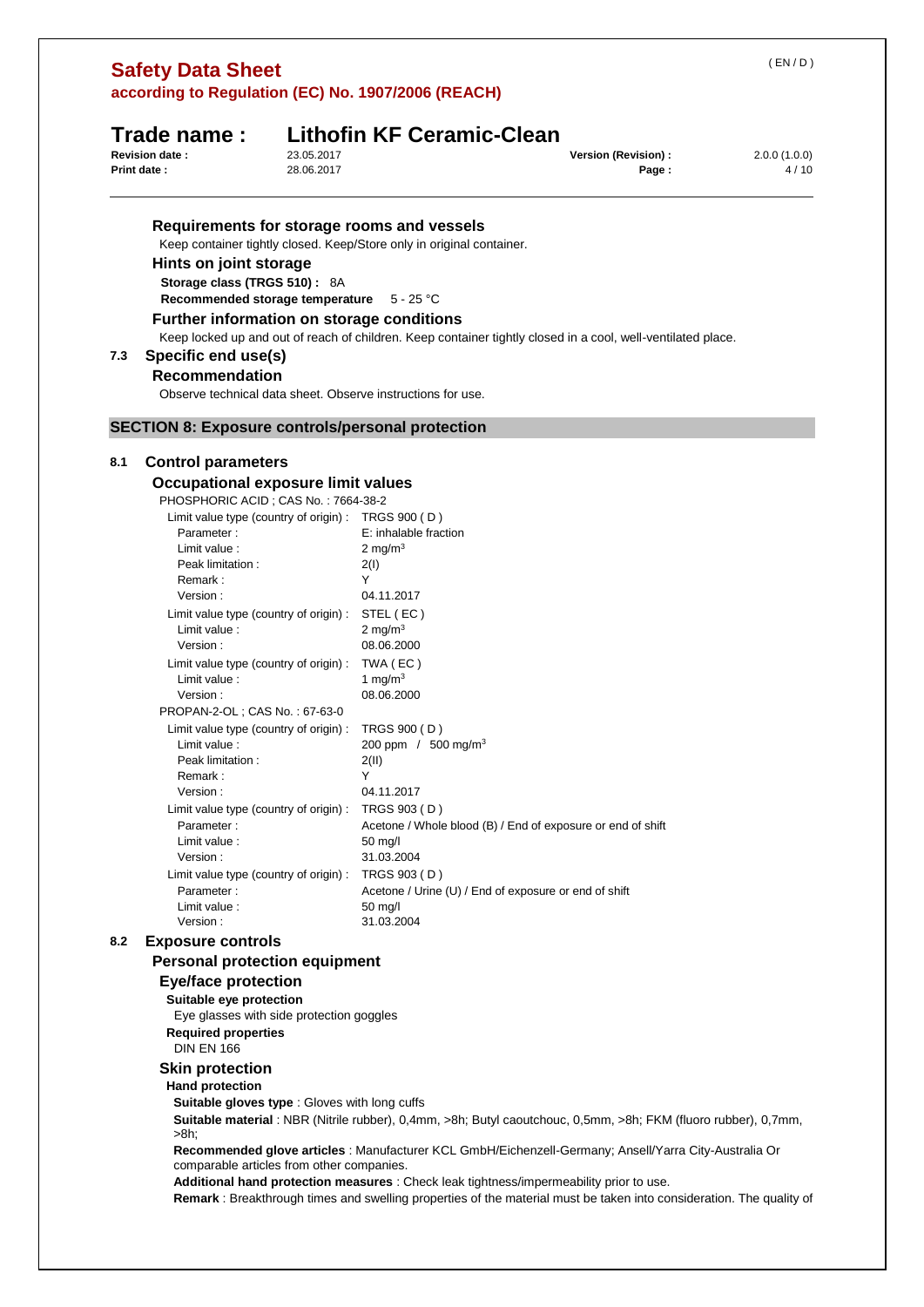# **Safety Data Sheet according to Regulation (EC) No. 1907/2006 (REACH)**

# **Trade name : Lithofin KF Ceramic-Clean**

| <b>Revision date:</b> | 23.05.2017 | Version (Revision) : | 2.0.0(1.0.0) |
|-----------------------|------------|----------------------|--------------|
| Print date:           | 28.06.2017 | Page                 | 5/10         |

the protective gloves resistant to chemicals must be chosen as a function of the specific working place concentration and quantity of hazardous substances. For special purposes, it is recommended to check the resistance to chemicals of the protective gloves mentioned above together with the supplier of these gloves.

# **Body protection**

Protective clothing.

**Suitable protective clothing** : Chemical protection clothing Chemical resistant safety shoes

# **Required properties** : acid-resistant.

**Recommended protective clothing articles** : DIN EN ISO 20345 DIN EN 13034 DIN EN 14605 DIN EN 14404 **Remark** : Barrier creams are not substitutes for body protection.

#### **Respiratory protection**

Usually no personal respirative protection necessary. Respiratory protection necessary at: insufficient ventilation aerosol or mist formation. high concentrations spray application

#### **Suitable respiratory protection apparatus**

Combination filtering device (EN 14387) Half-face mask (DIN EN 140) ABEK-P1

#### **Remark**

Use only respiratory protection equipment with CE-symbol including four digit test number. Observe the wear time limits according GefStoffV in combination with the rules for using respiratory protection apparatus (BGR 190).

## **General health and safety measures**

Minimum standard for preventive measures while handling with working materials are specified in the TRGS 500. When using do not eat, drink, smoke, sniff. Avoid contact with skin, eyes and clothes. Remove contaminated, saturated clothing immediately. Wash contaminated clothing prior to re-use. Wash hands before breaks and after work. Apply skin care products after work.

## **SECTION 9: Physical and chemical properties**

#### **9.1 Information on basic physical and chemical properties**

| Appearance : | liquid      |  |  |
|--------------|-------------|--|--|
| Colour :     | light green |  |  |
| Odour :      | perfumed    |  |  |

#### **Safety relevant basis data**

|     | Freezing point:                         | (1013 hPa)  | approx. | -5             | °С                |                                             |
|-----|-----------------------------------------|-------------|---------|----------------|-------------------|---------------------------------------------|
|     | Initial boiling point and boiling range | (1013 hPa)  | approx. | 96             | °C                |                                             |
|     | Decomposition temperature :             | (1013 hPa ) |         | not determined |                   |                                             |
|     | Flash point :                           |             | approx. | 45             | °C                | closed cup                                  |
|     | Ignition temperature :                  |             |         | not determined |                   |                                             |
|     | <b>Sustaining combustion</b>            |             |         | No             |                   | UN Test L2:Sustained<br>combustibility test |
|     | Lower explosion limit :                 |             |         | not determined |                   |                                             |
|     | <b>Upper explosion limit:</b>           |             |         | not determined |                   |                                             |
|     | Vapour pressure :                       | $50 °C$ )   | $\prec$ | 3000           | hPa               |                                             |
|     | Density:                                | $20 °C$ )   | approx. | 1,1            | q/cm <sup>3</sup> | Pyknometer                                  |
|     | Solvent separation test:                | $20 °C$ )   | $\,<$   | 3              | %                 |                                             |
|     | <b>Water solubility</b>                 | (20 °C )    |         | miscible       |                   |                                             |
|     | pH :                                    |             | approx. | $\Omega$       |                   |                                             |
|     | log P O/W:                              |             |         | not determined |                   |                                             |
|     | Flow time:                              | (23 °C)     | approx. | 14             | <b>S</b>          | ISO cup 4 mm                                |
|     | Odour threshold:                        |             |         | not determined |                   |                                             |
|     | Vapourisation rate:                     |             |         | not determined |                   |                                             |
|     | <b>VOC-FR</b>                           |             |         | not applicable |                   |                                             |
| 9.2 | <b>Other information</b>                |             |         |                |                   |                                             |

None

# **SECTION 10: Stability and reactivity**

#### **10.1 Reactivity**

No information available.

#### **10.2 Chemical stability**

The product is stable under storage at normal ambient temperatures.

#### **10.3 Possibility of hazardous reactions**

No hazardous reaction when handled and stored according to provisions.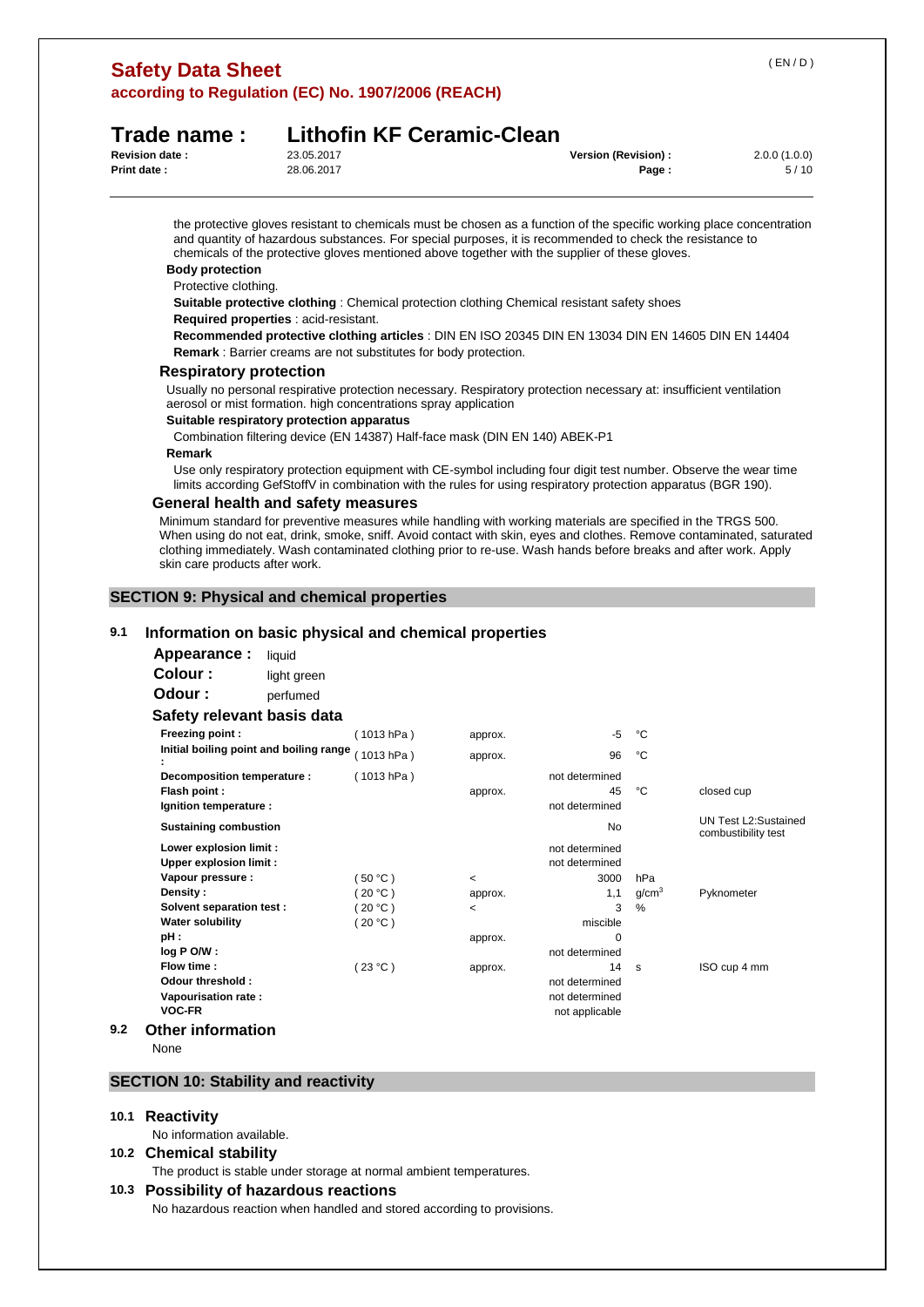| (EN/D)       |                      | according to Regulation (EC) No. 1907/2006 (REACH)                                                  | <b>Safety Data Sheet</b>                     |             |
|--------------|----------------------|-----------------------------------------------------------------------------------------------------|----------------------------------------------|-------------|
|              |                      |                                                                                                     |                                              |             |
|              |                      | <b>Lithofin KF Ceramic-Clean</b>                                                                    | Trade name:                                  |             |
| 2.0.0(1.0.0) | Version (Revision) : | 23.05.2017                                                                                          | <b>Revision date:</b>                        |             |
| 6/10         | Page:                | 28.06.2017                                                                                          |                                              | Print date: |
|              |                      |                                                                                                     | 10.4 Conditions to avoid                     |             |
|              |                      | No hazardous reaction when handled and stored according to provisions.                              |                                              |             |
|              |                      |                                                                                                     | 10.5 Incompatible materials                  |             |
|              |                      | The product develops hydrogen in an aqueous solution in contact with metals.                        |                                              |             |
|              |                      |                                                                                                     | 10.6 Hazardous decomposition products        |             |
|              |                      | Does not decompose when used for intended uses.                                                     |                                              |             |
|              |                      |                                                                                                     | <b>SECTION 11: Toxicological information</b> |             |
|              |                      |                                                                                                     | 11.1 Information on toxicological effects    |             |
|              |                      |                                                                                                     | <b>Acute effects</b>                         |             |
|              |                      |                                                                                                     | Acute oral toxicity                          |             |
|              |                      | LD50 (PHOSPHORIC ACID; CAS No.: 7664-38-2)                                                          | Parameter:                                   |             |
|              |                      | Oral                                                                                                | Exposure route :                             |             |
|              |                      | Rat                                                                                                 | Species:                                     |             |
|              |                      | 1530 mg/kg                                                                                          | Effective dose:                              |             |
|              |                      | LD50 ( PROPAN-2-OL ; CAS No.: 67-63-0 )                                                             | Parameter:                                   |             |
|              |                      | Oral<br>Rat                                                                                         | Exposure route :<br>Species:                 |             |
|              |                      | 5840 mg/kg                                                                                          | Effective dose:                              |             |
|              |                      | OECD 401                                                                                            | Method:                                      |             |
|              |                      | LD50 (Poly(oxy-1,2-ethanediyl).alpha.-tridecyl-.omega.-hydoxy-, branched; CAS No.                   | Parameter:                                   |             |
|              |                      | $:69011-36-5)$                                                                                      |                                              |             |
|              |                      | Oral                                                                                                | Exposure route :                             |             |
|              |                      | Rat                                                                                                 | Species:                                     |             |
|              |                      | > 500 - 2000 mg/kg                                                                                  | Effective dose:                              |             |
|              |                      | OECD 423                                                                                            | Method:                                      |             |
|              |                      | LD50 (Poly(oxy-1,2-ethanediyl), .alpha.-isotridecyl-.omega. -hydroxy; CAS No.:<br>$9043 - 30 - 5$ ) | Parameter:                                   |             |
|              |                      | Oral                                                                                                | Exposure route :                             |             |
|              |                      | Rat                                                                                                 | Species:                                     |             |
|              |                      | > 2000 mg/kg                                                                                        | Effective dose:                              |             |
|              |                      |                                                                                                     | <b>Acute dermal toxicity</b>                 |             |
|              |                      | LD50 (PHOSPHORIC ACID; CAS No.: 7664-38-2)<br>Dermal                                                | Parameter:<br>Exposure route :               |             |
|              |                      | Rabbit                                                                                              | Species:                                     |             |
|              |                      | 2740 mg/kg                                                                                          | Effective dose:                              |             |
|              |                      | LD50 (Poly(oxy-1,2-ethanediyl).alpha.-tridecyl-.omega.-hydoxy-, branched; CAS No.                   | Parameter:                                   |             |
|              |                      | $:69011-36-5)$                                                                                      |                                              |             |
|              |                      | Dermal                                                                                              | Exposure route :                             |             |
|              |                      | Rat                                                                                                 | Species:                                     |             |
|              |                      | > 2000<br>OECD 402                                                                                  | Effective dose:<br>Method:                   |             |
|              |                      | LD50 (Poly(oxy-1,2-ethanediyl), .alpha.-isotridecyl-.omega. -hydroxy: CAS No.:                      | Parameter:                                   |             |
|              |                      | $9043 - 30 - 5$ )                                                                                   |                                              |             |
|              |                      | Dermal                                                                                              | Exposure route :                             |             |
|              |                      | Rabbit                                                                                              | Species :                                    |             |
|              |                      | > 2000 mg/kg                                                                                        | Effective dose:                              |             |
|              |                      | LD50 (PROPAN-2-OL; CAS No.: 67-63-0)                                                                | Parameter:                                   |             |
|              |                      | Dermal                                                                                              | Exposure route :                             |             |
|              |                      | Rabbit                                                                                              | Species:                                     |             |
|              |                      | 13900 mg/kg                                                                                         | Effective dose:                              |             |
|              |                      | OECD 402                                                                                            | Method:                                      |             |
|              |                      |                                                                                                     | <b>Acute inhalation toxicity</b>             |             |
|              |                      | LC50 (PROPAN-2-OL; CAS No.: 67-63-0)                                                                | Parameter:                                   |             |
|              |                      | Inhalation                                                                                          | Exposure route :                             |             |
|              |                      | Rat                                                                                                 | Species:                                     |             |
|              |                      | $> 25$ mg/l                                                                                         | Effective dose:                              |             |
|              |                      | 6 h                                                                                                 | Exposure time :                              |             |
|              |                      | OECD 403                                                                                            | Method:                                      |             |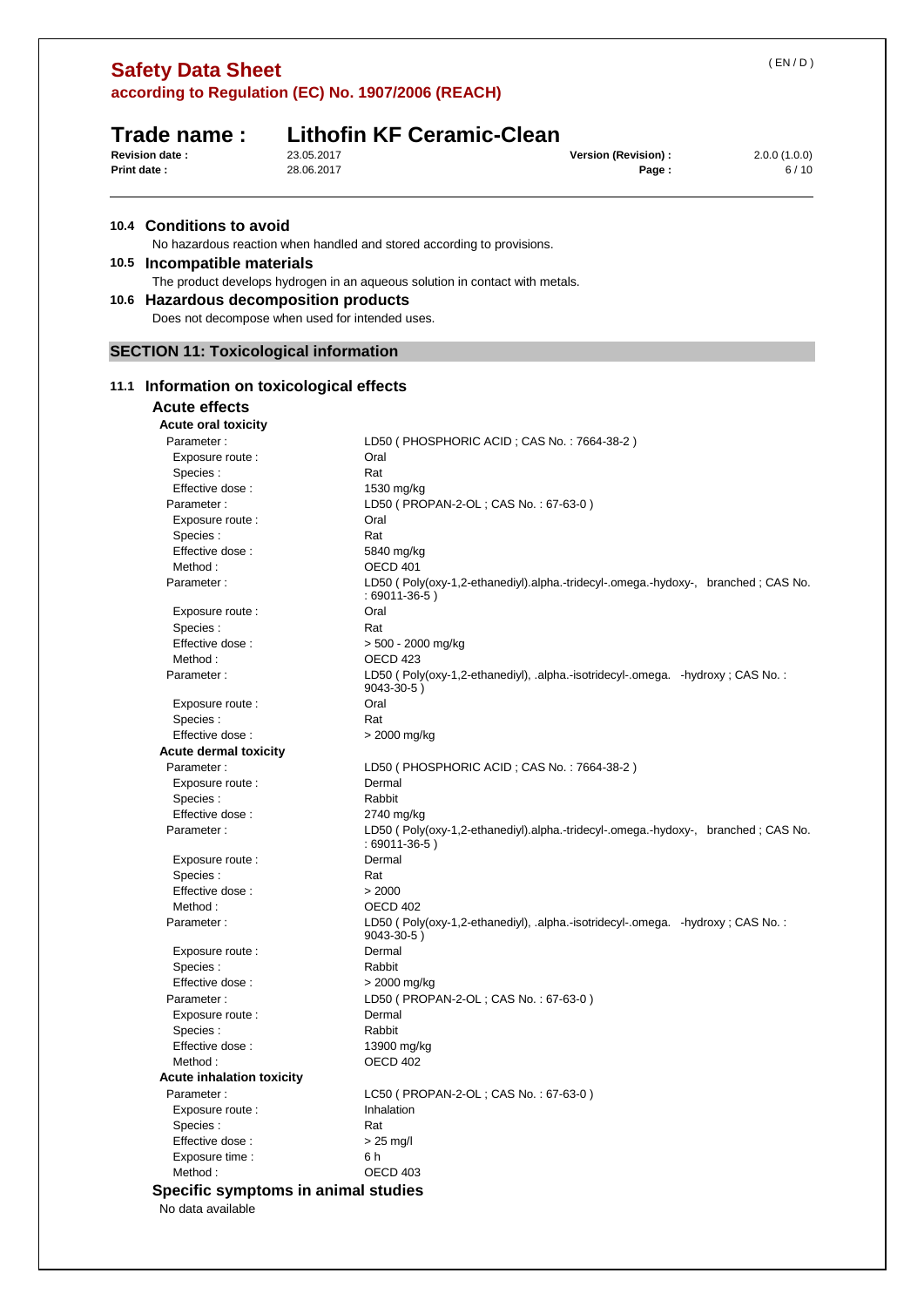| according to Regulation (EC) No. 1907/2006 (REACH)  |                                                      |                                                                                                                        |                               |                      |
|-----------------------------------------------------|------------------------------------------------------|------------------------------------------------------------------------------------------------------------------------|-------------------------------|----------------------|
| Trade name:<br><b>Revision date:</b><br>Print date: | 23.05.2017<br>28.06.2017                             | <b>Lithofin KF Ceramic-Clean</b>                                                                                       | Version (Revision) :<br>Page: | 2.0.0(1.0.0)<br>7/10 |
|                                                     |                                                      |                                                                                                                        |                               |                      |
| <b>Irritant and corrosive effects</b>               |                                                      |                                                                                                                        |                               |                      |
| Assessment/classification                           |                                                      |                                                                                                                        |                               |                      |
| 1B (OECD 435)                                       |                                                      | Causes serious eye damage. Causes severe burns. Results from in vitro test for skin corrosivity/irritancy: Skin Corr.  |                               |                      |
|                                                     |                                                      | <b>CMR</b> effects (carcinogenicity, mutagenicity and toxicity for reproduction)                                       |                               |                      |
| Carcinogenicity                                     |                                                      |                                                                                                                        |                               |                      |
| No indication of human carcinogenicity.             |                                                      |                                                                                                                        |                               |                      |
| Germ cell mutagenicity                              |                                                      |                                                                                                                        |                               |                      |
| In vivo mutagenicity                                |                                                      |                                                                                                                        |                               |                      |
| <b>Other information</b>                            |                                                      |                                                                                                                        |                               |                      |
|                                                     |                                                      | No experimental indications of in vivo mutagenicity exist.                                                             |                               |                      |
| Human toxicological data                            |                                                      |                                                                                                                        |                               |                      |
| <b>Other information</b>                            |                                                      |                                                                                                                        |                               |                      |
|                                                     |                                                      | No indications of human germ cell mutagenicity exist.                                                                  |                               |                      |
| <b>Reproductive toxicity</b>                        |                                                      |                                                                                                                        |                               |                      |
| Practical experience/human evidence                 |                                                      |                                                                                                                        |                               |                      |
|                                                     | No indications of human reproductive toxicity exist. |                                                                                                                        |                               |                      |
| <b>Overall Assessment on CMR properties</b>         |                                                      |                                                                                                                        |                               |                      |
|                                                     |                                                      | The ingredients in this mixture do not meet the criteria for classification as CMR category 1A or 1B according to CLP. |                               |                      |
|                                                     |                                                      |                                                                                                                        |                               |                      |
| <b>SECTION 12: Ecological information</b>           |                                                      |                                                                                                                        |                               |                      |
| 12.1 Toxicity                                       |                                                      |                                                                                                                        |                               |                      |
| <b>Aquatic toxicity</b>                             |                                                      |                                                                                                                        |                               |                      |
|                                                     |                                                      |                                                                                                                        |                               |                      |
| Acute (short-term) fish toxicity<br>Parameter:      |                                                      | LC50 (PHOSPHORIC ACID; CAS No.: 7664-38-2)                                                                             |                               |                      |
| Species:                                            |                                                      | Fish                                                                                                                   |                               |                      |
| Effective dose :                                    |                                                      | 75,1 mg/l                                                                                                              |                               |                      |
| Exposure time :                                     |                                                      | 96 h                                                                                                                   |                               |                      |
| Parameter:                                          |                                                      | LC50 (PROPAN-2-OL; CAS No.: 67-63-0)                                                                                   |                               |                      |
| Species :                                           |                                                      | Fish                                                                                                                   |                               |                      |
| Effective dose:                                     |                                                      | 9640 mg/l                                                                                                              |                               |                      |
| Exposure time :                                     |                                                      | 96 h                                                                                                                   |                               |                      |
| Parameter:                                          |                                                      | LC50 (Poly(oxy-1,2-ethanediyl).alpha.-tridecyl-.omega.-hydoxy-, branched; CAS No.<br>$:69011-36-5)$                    |                               |                      |
| Species :                                           |                                                      | Fish                                                                                                                   |                               |                      |
| Effective dose:                                     |                                                      | $> 1 - 10$ mg/l                                                                                                        |                               |                      |
| Exposure time :                                     |                                                      | 96 h                                                                                                                   |                               |                      |
| Parameter:                                          |                                                      | LC50 (Poly(oxy-1,2-ethanediyl), .alpha.-isotridecyl-.omega. -hydroxy; CAS No.:<br>9043-30-5)                           |                               |                      |

**Safety Data Sheet** 

# Species : Fish Effective dose :  $> 1 - 10$  mg/l Exposure time : 96 h Method : CONTROLL CONTROLL CONTROLL CONTROLL CONTROLL OF CONTROLL CONTROLL CONTROLL CONTROLL CONTROLL CONTROLL CONTROLL CONTROLL CONTROLL CONTROLL CONTROLL CONTROLL CONTROLL CONTROLL CONTROLL CONTROLL CONTROLL CONTROLL CON **Acute (short-term) daphnia toxicity**  Parameter : EC50 ( PROPAN-2-OL ; CAS No. : 67-63-0 ) Species : Daphnia Effective dose : 9714 mg/l Exposure time : 24 h Parameter : EC50 ( Poly(oxy-1,2-ethanediyl).alpha.-tridecyl-.omega.-hydoxy-, branched ; CAS No. : 69011-36-5 ) Species : Daphnia Effective dose :  $> 1 - 10$  mg/l Exposure time : 48 h Parameter : <br> EC50 ( Poly(oxy-1,2-ethanediyl), .alpha.-isotridecyl-.omega. -hydroxy ; CAS No. : 9043-30-5 ) Species : Daphnia Effective dose :  $> 1 - 10$  mg/l Exposure time : 48 h Method : CONTROLL CONTROLL OF CONTROLL OF CONTROLL OF CONTROLL OF CONTROLL OF CONTROLL OF CONTROLL OF CONTROLL OF CONTROLL OF CONTROLL OF CONTROLL OF CONTROLL OF CONTROLL OF CONTROLL OF CONTROLL OF CONTROLL OF CONTROLL OF **Acute (short-term) algae toxicity**  Parameter : IC50 ( PHOSPHORIC ACID ; CAS No. : 7664-38-2 )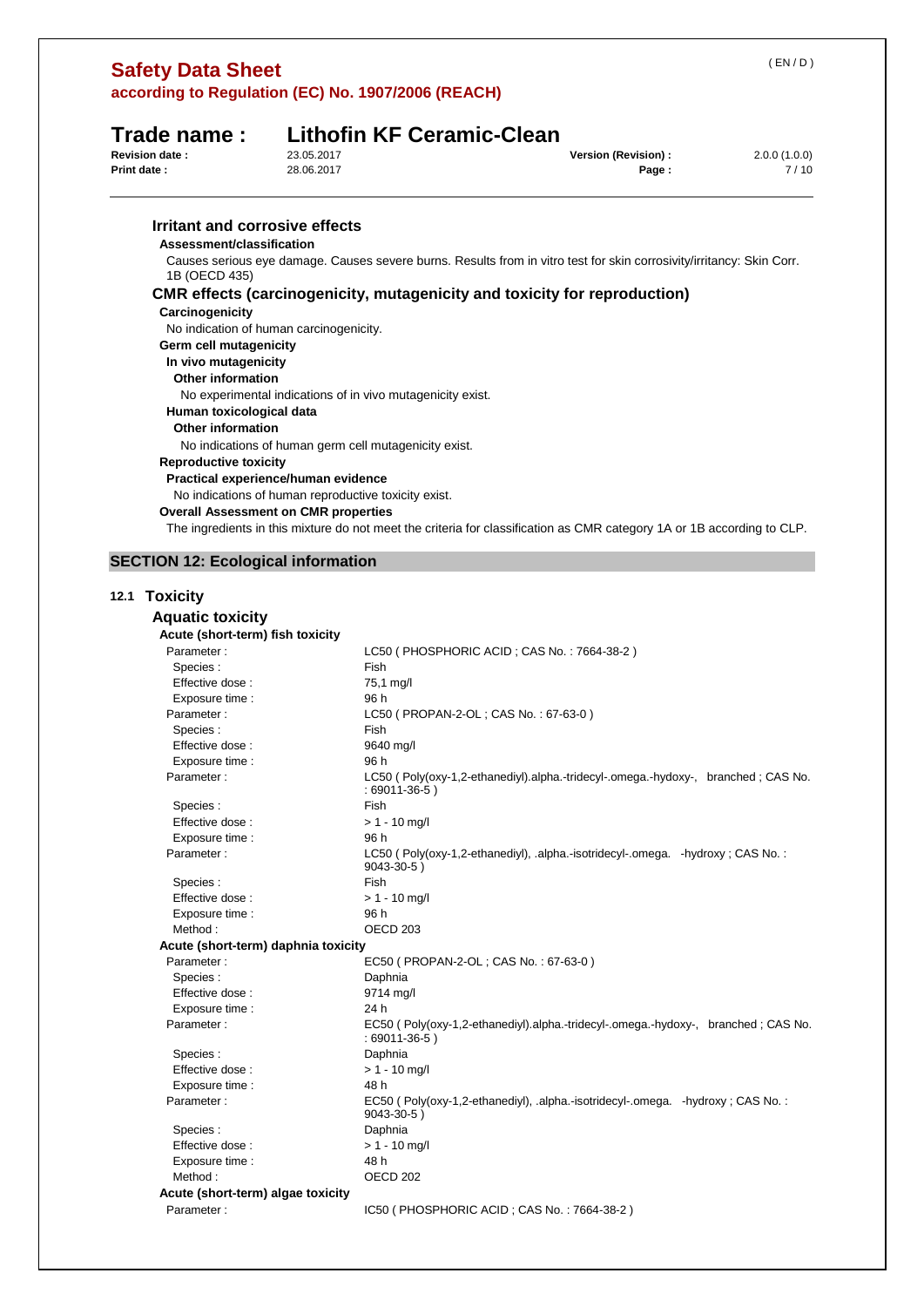# **Safety Data Sheet according to Regulation (EC) No. 1907/2006 (REACH)**

# **Trade name : Lithofin KF Ceramic-Clean**

**Revision date :** 23.05.2017 **Version (Revision) :** 2.0.0 (1.0.0)

| Revision date :    | 23.05.2017 | version (Revision) : | $2.0.0$ (1.0.0) |
|--------------------|------------|----------------------|-----------------|
| <b>Print date:</b> | 28.06.2017 | Page.                | 8/10            |
|                    |            |                      |                 |

| Species:                                                                                                                                                                                                                                                                                                                                                                         | Algae                                                                                                             |  |  |
|----------------------------------------------------------------------------------------------------------------------------------------------------------------------------------------------------------------------------------------------------------------------------------------------------------------------------------------------------------------------------------|-------------------------------------------------------------------------------------------------------------------|--|--|
| Effective dose :                                                                                                                                                                                                                                                                                                                                                                 | $> 100$ mg/l                                                                                                      |  |  |
| Exposure time :                                                                                                                                                                                                                                                                                                                                                                  | 72 h                                                                                                              |  |  |
| Parameter:                                                                                                                                                                                                                                                                                                                                                                       | IC50 ( PROPAN-2-OL ; CAS No. : 67-63-0 )                                                                          |  |  |
| Species :                                                                                                                                                                                                                                                                                                                                                                        | Algae                                                                                                             |  |  |
| Effective dose:                                                                                                                                                                                                                                                                                                                                                                  | $> 100$ mg/l                                                                                                      |  |  |
| Exposure time :                                                                                                                                                                                                                                                                                                                                                                  | 72 h                                                                                                              |  |  |
| Parameter:                                                                                                                                                                                                                                                                                                                                                                       | IC50 (Poly(oxy-1,2-ethanediyl).alpha.-tridecyl-.omega.-hydoxy-, branched; CAS No.<br>$:69011-36-5)$               |  |  |
| Species :                                                                                                                                                                                                                                                                                                                                                                        | Algae                                                                                                             |  |  |
| Effective dose:                                                                                                                                                                                                                                                                                                                                                                  | $> 1 - 10$ mg/l                                                                                                   |  |  |
| Exposure time :                                                                                                                                                                                                                                                                                                                                                                  | 72 h                                                                                                              |  |  |
| Parameter:                                                                                                                                                                                                                                                                                                                                                                       | IC50 (Poly(oxy-1,2-ethanediyl), .alpha.-isotridecyl-.omega. -hydroxy; CAS No.:<br>9043-30-5)                      |  |  |
| Species:                                                                                                                                                                                                                                                                                                                                                                         | Algae                                                                                                             |  |  |
| Effective dose:                                                                                                                                                                                                                                                                                                                                                                  | $> 1 - 10$ mg/l                                                                                                   |  |  |
| Exposure time :                                                                                                                                                                                                                                                                                                                                                                  | 72 h                                                                                                              |  |  |
| Method:                                                                                                                                                                                                                                                                                                                                                                          | OECD <sub>201</sub>                                                                                               |  |  |
| <b>Sediment toxicity</b>                                                                                                                                                                                                                                                                                                                                                         |                                                                                                                   |  |  |
| Toxicity to soil macroorganisms                                                                                                                                                                                                                                                                                                                                                  |                                                                                                                   |  |  |
| Acute earthworm toxicity                                                                                                                                                                                                                                                                                                                                                         |                                                                                                                   |  |  |
| Chronical earthworm toxicity (reproduction)                                                                                                                                                                                                                                                                                                                                      |                                                                                                                   |  |  |
| Long-term toxicity of organisms living in the sediment                                                                                                                                                                                                                                                                                                                           |                                                                                                                   |  |  |
| <b>Effects in sewage plants</b>                                                                                                                                                                                                                                                                                                                                                  |                                                                                                                   |  |  |
| needs to be neutralised.                                                                                                                                                                                                                                                                                                                                                         | Observe local regulations concerning effluent treatment. Before discharge into sewage plants the product normally |  |  |
| 12.2 Persistence and degradability                                                                                                                                                                                                                                                                                                                                               |                                                                                                                   |  |  |
| No data available                                                                                                                                                                                                                                                                                                                                                                |                                                                                                                   |  |  |
|                                                                                                                                                                                                                                                                                                                                                                                  |                                                                                                                   |  |  |
| <b>Abiotic degradation</b>                                                                                                                                                                                                                                                                                                                                                       |                                                                                                                   |  |  |
| Abiotic degradation in Water                                                                                                                                                                                                                                                                                                                                                     |                                                                                                                   |  |  |
| <b>Hydrolysis</b>                                                                                                                                                                                                                                                                                                                                                                |                                                                                                                   |  |  |
| <b>Biodegradation</b>                                                                                                                                                                                                                                                                                                                                                            |                                                                                                                   |  |  |
| The surfactants contained in this preparation comply with the biodegradability criteria as laid down in Regulation (EC)<br>No.648/2004 on detergents. Data to support this assertion are held at the disposal of the competent authorities of the<br>Member States and will be made available to them, at their direct request or at the request of a detergent<br>manufacturer. |                                                                                                                   |  |  |
| 12.3 Bioaccumulative potential                                                                                                                                                                                                                                                                                                                                                   |                                                                                                                   |  |  |
| No data available                                                                                                                                                                                                                                                                                                                                                                |                                                                                                                   |  |  |
| 12.4 Mobility in soil                                                                                                                                                                                                                                                                                                                                                            |                                                                                                                   |  |  |
| No data available                                                                                                                                                                                                                                                                                                                                                                |                                                                                                                   |  |  |
| 12.5 Results of PBT and vPvB assessment                                                                                                                                                                                                                                                                                                                                          |                                                                                                                   |  |  |
|                                                                                                                                                                                                                                                                                                                                                                                  | The substances in the mixture do not meet the PBT/vPvB criteria according to REACH, annex XIII.                   |  |  |
|                                                                                                                                                                                                                                                                                                                                                                                  |                                                                                                                   |  |  |
| 12.6 Other adverse effects                                                                                                                                                                                                                                                                                                                                                       |                                                                                                                   |  |  |
| No data available                                                                                                                                                                                                                                                                                                                                                                |                                                                                                                   |  |  |
| 12.7 Additional ecotoxicological information                                                                                                                                                                                                                                                                                                                                     |                                                                                                                   |  |  |
| <b>Additional information</b>                                                                                                                                                                                                                                                                                                                                                    |                                                                                                                   |  |  |
| The product has not been tested.                                                                                                                                                                                                                                                                                                                                                 |                                                                                                                   |  |  |
| <b>SECTION 13: Disposal considerations</b>                                                                                                                                                                                                                                                                                                                                       |                                                                                                                   |  |  |
| 13.1 Waste treatment methods                                                                                                                                                                                                                                                                                                                                                     |                                                                                                                   |  |  |
| Dispose according to legislation.                                                                                                                                                                                                                                                                                                                                                |                                                                                                                   |  |  |
|                                                                                                                                                                                                                                                                                                                                                                                  |                                                                                                                   |  |  |
| <b>Product/Packaging disposal</b>                                                                                                                                                                                                                                                                                                                                                |                                                                                                                   |  |  |
| Waste codes/waste designations according to EWC/AVV                                                                                                                                                                                                                                                                                                                              |                                                                                                                   |  |  |

**Waste code product**  Waste code (91/689/EEC) : 06 01 06\*

**Waste code packaging** 

Waste code packaging: 15 01 10\*

**Waste treatment options**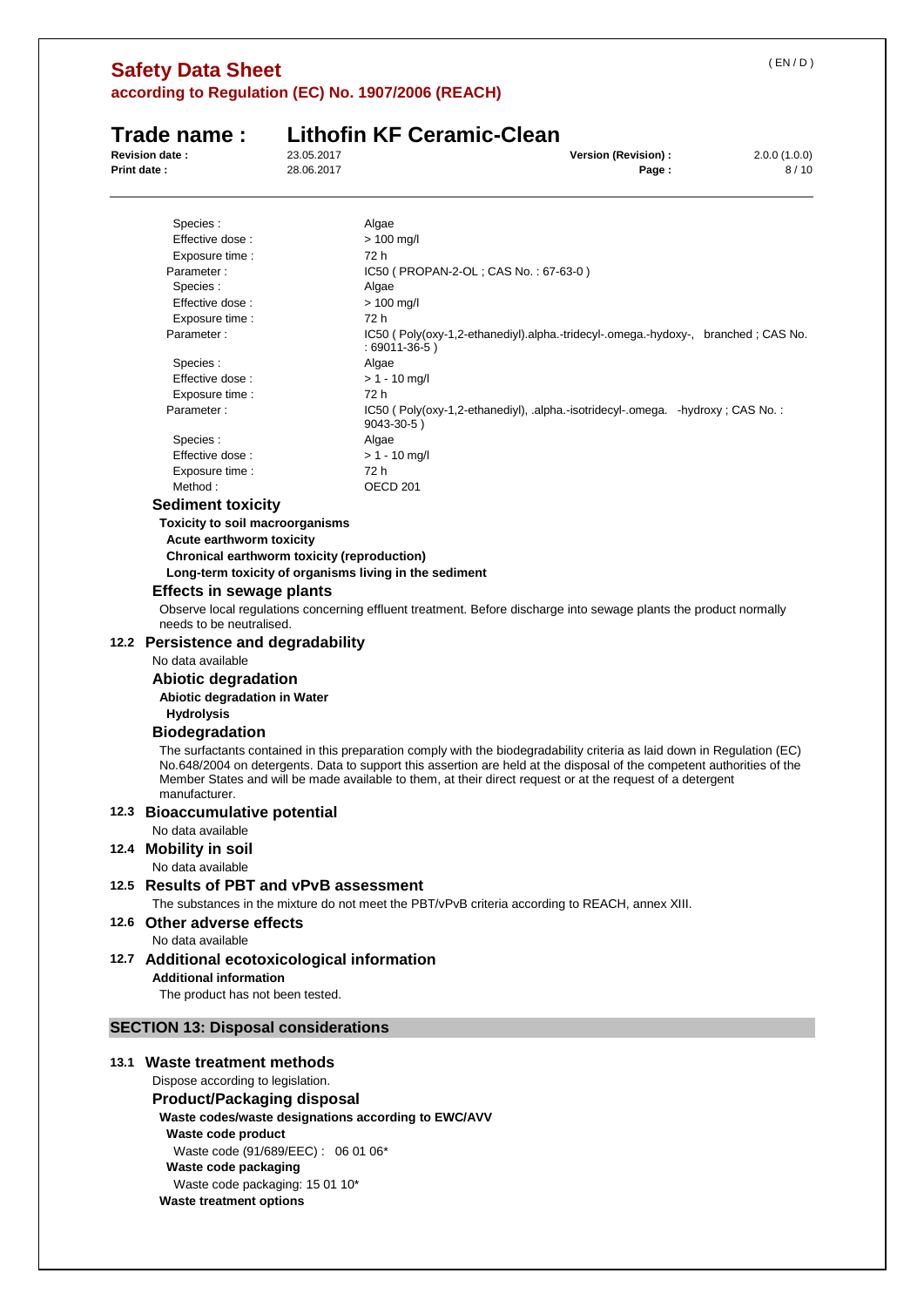|      | (EN/D)<br><b>Safety Data Sheet</b><br>according to Regulation (EC) No. 1907/2006 (REACH)               |                                                 |                                  |                                                                                                                                                                                                                                     |                      |
|------|--------------------------------------------------------------------------------------------------------|-------------------------------------------------|----------------------------------|-------------------------------------------------------------------------------------------------------------------------------------------------------------------------------------------------------------------------------------|----------------------|
|      | Trade name :                                                                                           |                                                 | <b>Lithofin KF Ceramic-Clean</b> |                                                                                                                                                                                                                                     |                      |
|      | <b>Revision date:</b><br>Print date:                                                                   | 23.05.2017<br>28.06.2017                        |                                  | Version (Revision) :<br>Page:                                                                                                                                                                                                       | 2.0.0(1.0.0)<br>9/10 |
|      | waste disposal company.<br>Appropriate disposal / Package<br>13.2 Additional information               | cannot be properly cleaned must be disposed of. |                                  | 29/35 - Do not empty into drains; dispose of this material and its container in a safe way. Delivery to an approved<br>Contaminated packages must be completely emptied and can be re-used following proper cleaning. Packing which |                      |
|      | resulting from actual use.                                                                             |                                                 |                                  | These codes are assigned based upon the most common uses for this material and may not reflect contaminants                                                                                                                         |                      |
|      | <b>SECTION 14: Transport information</b>                                                               |                                                 |                                  |                                                                                                                                                                                                                                     |                      |
|      | 14.1 UN number<br><b>UN 1760</b>                                                                       |                                                 |                                  |                                                                                                                                                                                                                                     |                      |
|      |                                                                                                        |                                                 |                                  |                                                                                                                                                                                                                                     |                      |
|      | 14.2 UN proper shipping name<br>Land transport (ADR/RID)<br>CORROSIVE LIQUID, N.O.S. (PHOSPHORIC ACID) |                                                 |                                  |                                                                                                                                                                                                                                     |                      |
|      | Sea transport (IMDG)<br>CORROSIVE LIQUID, N.O.S. (PHOSPHORIC ACID)                                     |                                                 |                                  |                                                                                                                                                                                                                                     |                      |
|      | Air transport (ICAO-TI / IATA-DGR)<br>CORROSIVE LIQUID, N.O.S. (PHOSPHORIC ACID)                       |                                                 |                                  |                                                                                                                                                                                                                                     |                      |
|      | 14.3 Transport hazard class(es)                                                                        |                                                 |                                  |                                                                                                                                                                                                                                     |                      |
|      | Land transport (ADR/RID)                                                                               |                                                 |                                  |                                                                                                                                                                                                                                     |                      |
|      | Class(es):<br><b>Classification code:</b>                                                              |                                                 | 8<br>C9                          |                                                                                                                                                                                                                                     |                      |
|      | Hazard identification number (Kemler                                                                   |                                                 |                                  |                                                                                                                                                                                                                                     |                      |
|      | No.) :                                                                                                 |                                                 | 80                               |                                                                                                                                                                                                                                     |                      |
|      | Tunnel restriction code:<br><b>Special provisions:</b>                                                 |                                                 | E.<br>$LQ$ 1 $\cdot$ E 2         |                                                                                                                                                                                                                                     |                      |
|      | Hazard label(s):                                                                                       |                                                 | 8                                |                                                                                                                                                                                                                                     |                      |
|      | Sea transport (IMDG)                                                                                   |                                                 |                                  |                                                                                                                                                                                                                                     |                      |
|      | Class(es) :                                                                                            |                                                 | 8                                |                                                                                                                                                                                                                                     |                      |
|      | EmS-No.:<br><b>Special provisions:</b>                                                                 |                                                 | $F-A / S-B$                      |                                                                                                                                                                                                                                     |                      |
|      | Hazard label(s):                                                                                       |                                                 | 8                                | LQ 1 I · E 2 · Segregation Group 1 - Acids                                                                                                                                                                                          |                      |
|      | Air transport (ICAO-TI / IATA-DGR)                                                                     |                                                 |                                  |                                                                                                                                                                                                                                     |                      |
|      | Class(es):                                                                                             |                                                 | 8                                |                                                                                                                                                                                                                                     |                      |
|      | <b>Special provisions:</b>                                                                             |                                                 | E 2                              |                                                                                                                                                                                                                                     |                      |
|      | Hazard label(s) :                                                                                      |                                                 | 8                                |                                                                                                                                                                                                                                     |                      |
|      | 14.4 Packing group<br>Ш                                                                                |                                                 |                                  |                                                                                                                                                                                                                                     |                      |
| 14.5 | <b>Environmental hazards</b><br>Land transport (ADR/RID) : No<br>Sea transport (IMDG) : No             |                                                 |                                  |                                                                                                                                                                                                                                     |                      |
|      | Air transport (ICAO-TI / IATA-DGR) : No                                                                |                                                 |                                  |                                                                                                                                                                                                                                     |                      |
|      | 14.6 Special precautions for user<br>None                                                              |                                                 |                                  |                                                                                                                                                                                                                                     |                      |
|      | <b>SECTION 15: Regulatory information</b>                                                              |                                                 |                                  |                                                                                                                                                                                                                                     |                      |

# **15.1 Safety, health and environmental regulations/legislation specific for the substance or mixture**

#### **EU legislation**

REGULATION (EC) No 1907/2006 concerning the Registration, Evaluation, Authorisation and Restriction of Chemicals (REACH)

REGULATION (EC) No 1272/2008 on classification, labelling and packaging of substances and mixtures (clp) Directive 2008/98/EC of the European Parliament and of the Council on waste (2000/532/EC) EN 2:1992 (DIN EN 2:2005-01)

#### **Other regulations (EU)**

Regulation (EC) No. 648/2004 (Detergents regulation) Directive 98/24/EC of 7 April 1998 on the protection of the health and safety of workers from the risks related to chemical agents at work. (Directive 2000/39/EC, Directive